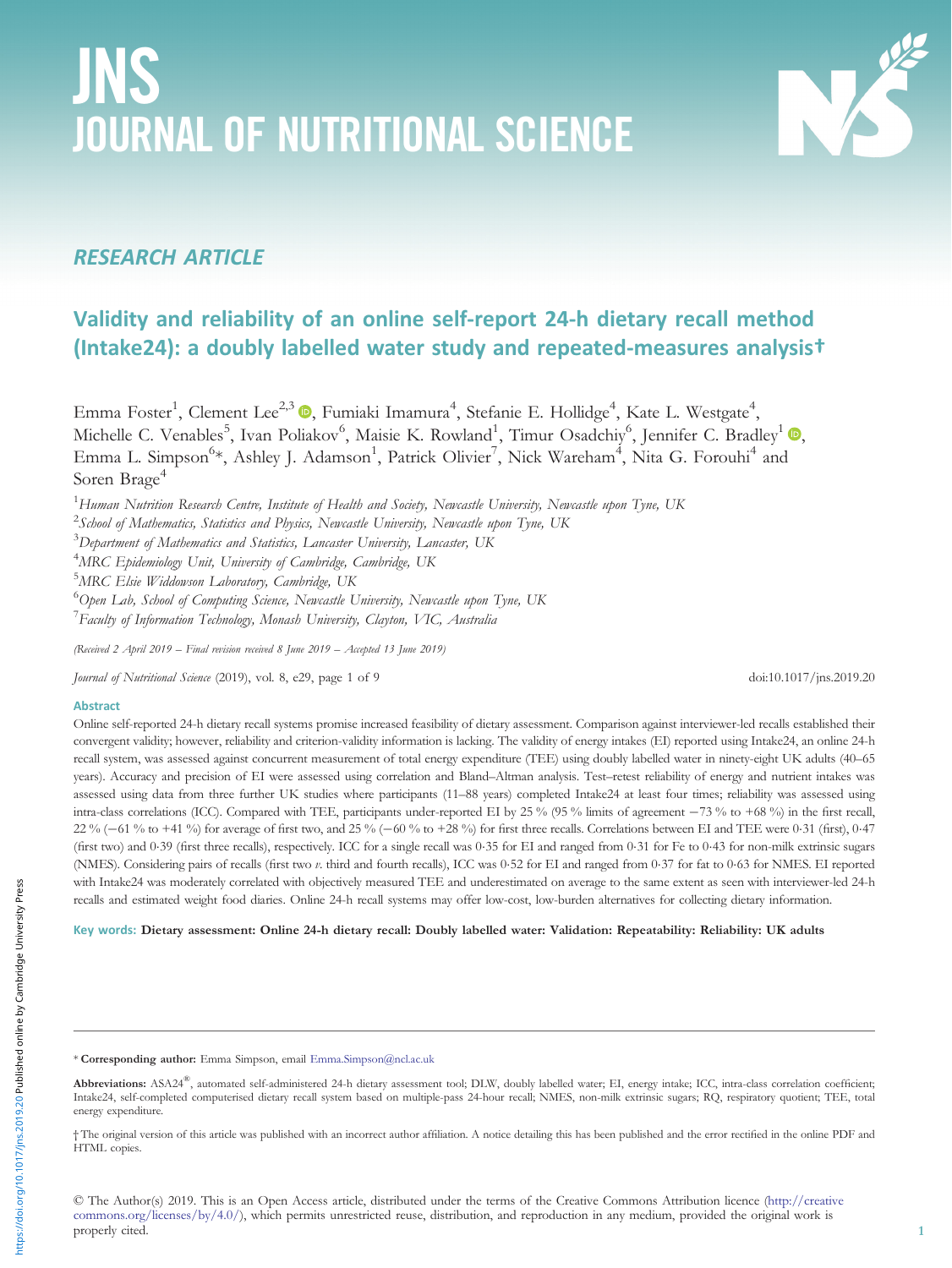Information on dietary intakes of individuals and populations is important in determining diet–disease associations, identifying deficiencies and excesses of nutrients, and evaluating the impact of interventions. The majority of methods for assessing the diet of individuals involve an interview with trained personnel, manual coding of foods, calculation of portion sizes, and matching to food composition tables. Therefore, such methods tend to be costly and time-consuming. With traditional methods, such as the weighed food diary, issues of compliance and under-reporting of habitual energy intake  $(EI)^{(1,2)}$  $(EI)^{(1,2)}$  $(EI)^{(1,2)}$ , participant selection bias and recording bias<sup>([3](#page-7-0))</sup> are a significant concern.

Recent advances in technology and the ubiquity of Internet access in many countries have led to the development of web-based systems for collecting information on dietary intake remotely. These include online dietary 24-h recall systems<sup>[\(4,5\)](#page-7-0)</sup>, online food diaries<sup>([6](#page-7-0))</sup> and online  $\text{FFQ}^{(7)}$  $\text{FFQ}^{(7)}$  $\text{FFQ}^{(7)}$ . These systems can be completed at a time and place convenient to the participant, without the need for a trained interviewer, and this may reduce the respondent burden and reduce barriers to participation.

Intake24 is an online dietary recall system ([https://intake24.](https://intake24.co.uk/) [co.uk/](https://intake24.co.uk/)) which can be completed by participants remotely. Originally designed for use by people aged 11–24 years it was subsequently extended for the general adult population and tested with people aged 11-88 years<sup>[\(8\)](#page-7-0)</sup>. The system is based on the multiple-pass 24-h recall<sup>[\(9\)](#page-7-0)</sup> and contains a database of over 2500 foods linked to food composition codes<sup>([10\)](#page-7-0)</sup>. Versions are available for the UK, Portugal, Denmark, New Zealand and the United Arab Emirates, with versions for India and Australia under development. A series of food photographs are used for portion size estimation. These have previously been criterion-validated in a feeding study and also evaluated for convergent validity against weighed food diaries with children aged 18 months to 16 years and their parents<sup>([11,12](#page-7-0))</sup>. Intake24 was developed through four cycles of user-testing and feedback $^{(13)}$  $^{(13)}$  $^{(13)}$ . Convergent validity testing of Intake24 against interviewer-led 24-h recalls found that the two methods yielded comparable estimates<sup>([14\)](#page-7-0)</sup>; however, the instrument has not yet been criterion-validated against objective measures of energy, nor has reliability been examined.

The doubly labelled water (DLW) method is considered the reference standard to estimate free-living total energy expenditure  $(TEE)^{(15,16)}$  $(TEE)^{(15,16)}$  $(TEE)^{(15,16)}$  $(TEE)^{(15,16)}$  $(TEE)^{(15,16)}$ ; one of its uses has been to validate dietary EI instruments. The underlying assumption is that if participants are in energy balance, then over a period of time, total EI should be equivalent to  $\text{TEE}^{(17)}$  $\text{TEE}^{(17)}$  $\text{TEE}^{(17)}$ . These comparisons have led to the observation that underestimation of food intakes is a common problem in dietary surveys<sup>([3,18\)](#page-7-0)</sup>.

To establish the validity and reliability of the system for use in UK adults, we aimed to: (1) assess the validity of self-reported EI using Intake24 in a cohort of adults against concurrent objective measures of energy expenditure using DLW; and (2) test the reliability of estimates of energy and key nutrients using pooled data from studies for participants completing four or more recalls.



#### **Methods**

#### Validation of Intake24 reported energy intake against doubly labelled water measured energy expenditure

Study population and recruitment. We recruited fifty men and fifty women across three age categories (40–49 years; 50–59 years; 60–65 years) across a wide range of BMI from the Fenland Study, an ongoing population-based study in the Cambridgeshire area,  $\overrightarrow{UK}^{(19)}$  $\overrightarrow{UK}^{(19)}$  $\overrightarrow{UK}^{(19)}$ . A sample size of 100 participants was recruited on a first-come, first-served basis when fulfilling age/sex/BMI category eligibility and asked to attend two clinic visits. This size of sample allows estimation of the 95 % CI about  $\pm 0.34s$  (where s is the standard deviation of the differences between measurements by the two methods)<sup>([20\)](#page-7-0)</sup>. Travel expenses were paid but participants did not otherwise receive any monetary incentive for taking part. Data collection for this component of the study was carried out between November 2015 and September 2016. See Supplementary Fig. S1 for the participant flow chart for the validation study. The present study was conducted according to the guidelines laid down in the Declaration of Helsinki. Ethical approval for the study was obtained from Cambridge University Human Biology Research Ethics Committee (reference no. HBREC/2015.16) and all participants provided written informed consent.

Doubly labelled water administration. Participants attended their first clinic visit with a (baseline) urine sample collected at least 1 d prior to their visit (sample bottles provided in their appointment letter). During this visit, a second baseline (fasting) urine sample was collected. Participants were then asked to drink a body weight-specific dose of DLW (deuterium oxide-18;  $D_2^{18}O$ ) and collect daily (post-dose) urine samples for the next 9–10 d. The dose used was 174 mg/kg  $H_2^{18}O$  and 70 mg/kg<sup>2</sup>H<sub>2</sub>O. (Oxygen 18 was supplied by Sercon Ltd; deuterium was supplied by Goss Scientific Instruments Ltd, the UK distributor for Cambridge Isotope Laboratories.) The method of Schoeller was followed which fixes the space ratio to a value of  $1.03^{16}$ .

Participants were provided with labelled sampling bottles and a recording sheet and were instructed to collect one urine sample every day, at a similar time of day, at any time apart from the first void of the day. Participants were asked to record the date and time of each sample and keep the samples refrigerated until returning them at the second clinic visit following the free-living observation period. A final post-dose urine sample was obtained during the second clinic visit. All participants provided enough pre- and post-dose samples for calculation of TEE (see below). Height (cm) and weight (kg) were measured using standardised anthropometric procedures and BMI was calculated  $\frac{\text{kg}}{\text{m}^2}$ .

Intake24 administration. Participants were asked to complete Intake24 at least twice and ideally on three occasions during the DLW measurement period but the days on which to complete the recall were not specified. At the first clinic visit, each participant was issued with a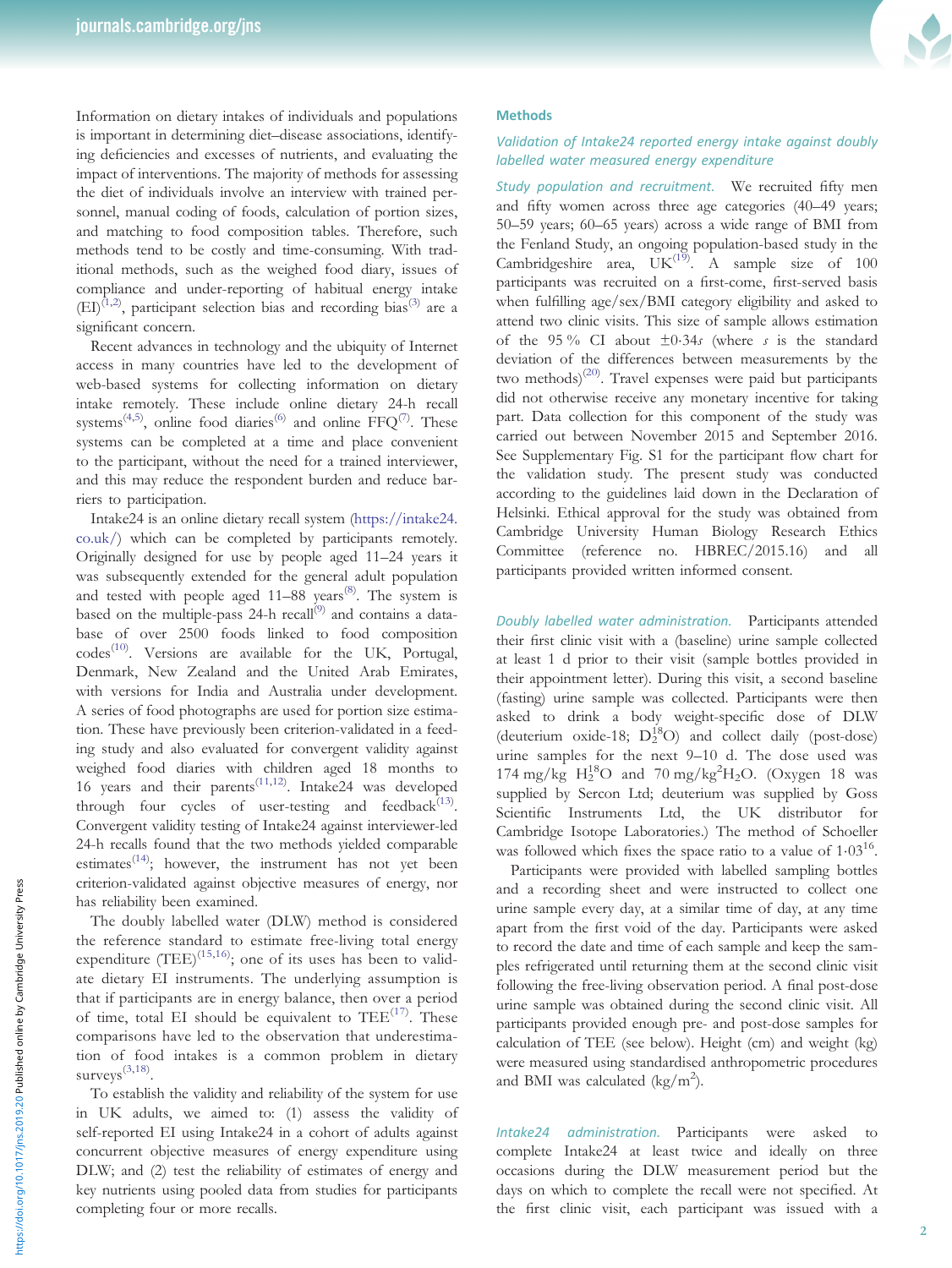unique username and password and provided with the URL (i. e. web address) with which they could access Intake24. If the participant had not completed at least two instances of Intake24 during the measurement period, or did not have Internet access, they were asked to complete Intake24 at the second clinic visit. Two participants did not complete Intake24 remotely. One of whom provided dietary data on paper at the second visit; these two individuals were excluded from this analysis.

Doubly labelled water sample analysis. Urine samples were analysed, in duplicate, for  $^{18}$ O enrichment using the  $CO<sub>2</sub>$ equilibration method of Roether<sup>([21\)](#page-8-0)</sup>. Briefly, 0.5 ml of sample was transferred into 12 ml vials (Labco Ltd), flush-filled with  $5\%$  CO<sub>2</sub> in N<sub>2</sub> gas and equilibrated overnight whilst agitated on rotators (Stuart, Bibby Scientific). Headspace of the samples was then analysed using a continuous flow isotope ratio mass spectrometer (AP2003; Analytical Precision Ltd). For <sup>2</sup>H enrichment, 0.4 ml of sample was flush-filled with  $H_2$  gas and equilibrated over 6 h in the presence of a platinum catalyst. Headspace of the samples was then analysed using a dual-inlet isotope ratio mass spectrometer (Isoprime; GV Instruments).

All samples were measured alongside secondary reference standards previously calibrated against the primary international standards Vienna-Standard Mean Ocean Water (vSMOW) and Vienna-Standard Light Antarctic Precipitate (vSLAP) (International Atomic Energy Agency). Sample enrichments were corrected for interference according to Craig[\(22](#page-8-0)) and expressed relative to vSMOW. Analytical precisions are better than  $\pm 0.62\%$  for  $\delta^{18}$ O and  $\pm 0.5\%$  for  $\delta^2$ H. Please see Supplementary Calculation S1 for full details.

Data analysis. The method of Bland & Altman<sup>([20\)](#page-7-0)</sup> was used to examine accuracy (mean bias) and precision (root mean square error and 95 % limits of agreement) of reported EI by Intake24 against TEE measured using DLW. The ratio of reported daily EI (based on the first 24-h recall, the mean of the first two 24-h recalls and the mean of the first three 24-h recalls) to energy expenditure was calculated. As the data were not normally distributed, they were log-transformed. We define absolute validity by the log-ratio (log(EI/TEE)), where a negative log-ratio represents under-reporting and a positive log-ratio indicates over-reporting of EI. The ratio of the arithmetic mean is also presented along with the geometric mean to allow comparison with previous studies.

We also examined the correlation between reported EI and energy expenditure to quantify ability of the instrument to rank individuals. In addition, we examined the role of intraindividual intake variation in these correlation coefficients using data for participants who had reported at least 3 d, as described by Rimm et  $al.^{(23)}$  $al.^{(23)}$  $al.^{(23)}$ . To assess whether the validity of Intake24 depended on demographic characteristics, we applied a mixed-effects model to account for multiple observations per individual, in which the dependent variable was the log-ratio, and the covariates included age, sex, height (in cm) and BMI.



#### Assessment of Intake24 reliability

Study population and recruitment. The repeatability of measures of EI and key nutrients was examined using datasets from three previous surveys. These were a comparison of Intake24 against interviewer-led recalls in 11- to 24-year-olds (survey 1;  $n$  129)<sup>([14\)](#page-7-0)</sup>, comparison of Intake24 against interviewer-led recalls in adults aged 24–68 years (survey 2;  $n$  46) and a field test of Intake24 in the Scottish Health Survey population with people aged 11–88 years old (survey 3;  $n$  133)<sup>[\(8\)](#page-7-0)</sup>. See Supplementary Fig. S2 for the participant flow chart for the repeatability study.

Only the initial mode of contact differed between the surveys. For survey 1, 11- to 16-year-olds were recruited from secondary schools in Dundee and Newcastle upon Tyne. The 17- to 24-year-olds were recruited by a recruitment agency who approached potential participants in the street. For survey 2, posters and leaflets were displayed in locations around Newcastle including the University campus, local shops, fitness centres and childcare facilities. Recruitment for survey 3 was conducted in collaboration with ScotCen Social Research; 1000 participants who had previously taken part in the Scottish Health Survey were sent an introductory letter and followed up by telephone.

All participants were required to give written consent (written assent and parental consent were obtained for those under the age of 18 years) before participating in the research. Ethical approval for these surveys was granted by Newcastle University's Faculty of Medical Sciences Ethics Committee (reference no. 00706/2013, survey 1; no. 01018/2016, survey 2; no. 00875/2015, survey 3).

Intake24 administration. For all three surveys included in the reliability analyses, participants were asked to complete Intake24 on 4 d over a 10 d period, including both week and weekend days. Participants were not aware of their scheduled days in advance but were sent an email on the day of each recall with the URL and log-in details asking them to complete a recall for the previous day's food intake.

Data analysis. For individuals completing four or more recalls using Intake24, we assessed both test–retest reliability of a single recall and reliability of a single-repeat recall; the latter was done by comparing the average of the first two recalls (pair 1) against the average for the following two recalls (pair 2). For both methods, intra-class correlation coefficients (ICC) and their 95 % CI were calculated using a two-way mixed-effects model for absolute agreement; this included evaluation of the influence of age and sex on reliability. Reliability is classified as poor, moderate, good or excellent based on the CI of the ICC as recommended by Koo &  $Li^{(24)}$  $Li^{(24)}$  $Li^{(24)}$ . In addition, the method of Bland & Altman was used to assess agreement (with 95 % limits) between the first and second recall, and between the average of first two recalls and the average of following two recalls. The ratios of reported intakes were calculated for energy and key nutrients. As the data were not normally distributed they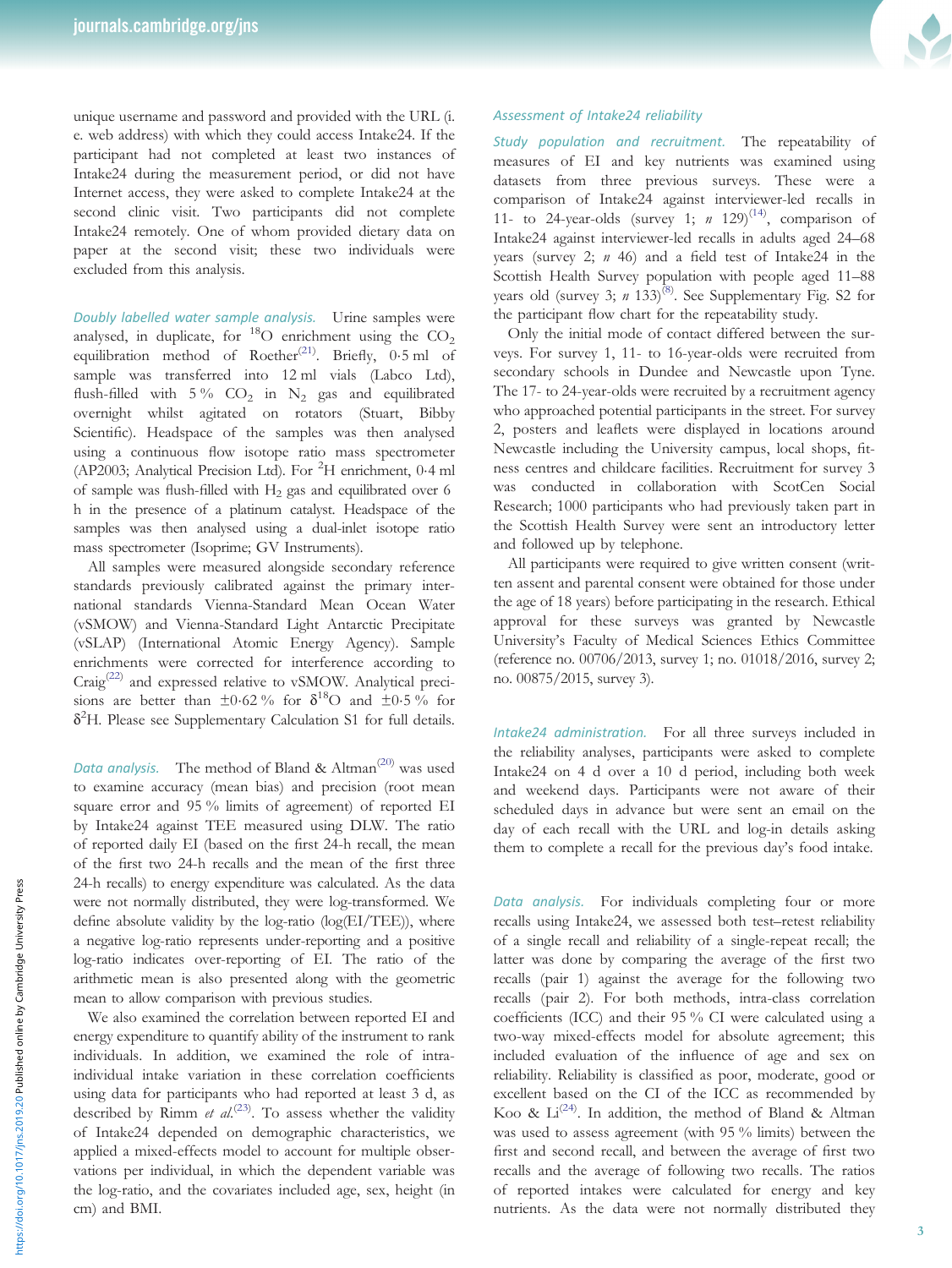Table 1. Baseline characteristics of participants completing the doubly labelled water (DLW) study\* (Mean values and standard deviations; minimum and maximum values)

|                | Mean  | SD     | Minimum | Maximum |
|----------------|-------|--------|---------|---------|
| Age (years)    | 54.3  | 7.30   | 40.0    | 65.0    |
| Height (cm)    | 171.2 | 9.45   | 150.6   | 194.4   |
| Weight (kg)    | 78.2  | 13.75  | 48.7    | 110.8   |
| BMI $(kq/m^2)$ | 26.6  | 3.47   | 20.4    | 36.6    |
| DLW TEE (kJ/d) | 12007 | 2374.9 | 6852    | 17043   |
| EI 1 d (kJ/d)  | 8885  | 4287   | 1622    | 21956   |
| EI 2 d (kJ/d)  | 9261  | 4019   | 4175    | 21979   |
| EI 3 d (kJ/d)  | 9240  | 4008   | 4520    | 16962   |
| $kO$ (/d)      | 0.119 | 0.030  | 0.066   | 0.257   |
| $KH$ (/d)      | 0.093 | 0.028  | 0.044   | 0.228   |
| NO (mol)       | 2118  | 435    | 1215    | 3131    |
| NH (mol)       | 2180  | 448    | 1251    | 3224    |

TEE, total energy expenditure; EI, energy intake; kO, decay constant for O; kH, decay constant for H; NO, body oxygen pool; NH, body hydrogen pool. \* The mean of the observed space ratio was 1·033 (range 1·016–1·046).

were log-transformed. The values presented are the ratios of the geometric mean. All analyses were conducted with SPSS (SPSS Statistics for Windows, version 22.0; IBM Corp.) or R  $(v3.4.3)^{(25)}$  $(v3.4.3)^{(25)}$  $(v3.4.3)^{(25)}$  statistical software packages. P values were considered statistically significant at the  $\alpha = 0.05$  level.

#### Results

#### Validation of Intake24 against doubly labelled water measures of total energy expenditure

A total of ninety-eight participants (fifty women and forty-eight men) completed at least one 24 h recall (Table 1). Demographic data for participants completing two recalls and three recalls varied only slightly. Participants ranged in age from 40 to 65 years, and had a mean BMI of 26·6 (range 20-37) kg/m<sup>2</sup>, with no significant change in weight over the recording period. The mean weight change for the participants was +0·09 (SD 0·80) kg, eight participants lost between 1 and 1·5 kg while twelve participants gained between 1 and 2·2 kg. The remaining seventy-five participants had a weight difference of less than 1 kg between the beginning and the end of the data collection period.

The mean of EI from three recalls and DLW-based TEE were  $9240 \, (\text{SD} \quad 4008.5)$  and  $11\,670 \, (\text{SD} \quad 2279.8)$  kJ/d,



respectively, indicating under-estimation of self-reported EI by 25 % and almost twofold greater variation of self-reported EI in the population (SD 4008.5 v. 2279.8 kJ/d). Although reporting accuracy of the population averages did not appear to change markedly with increasing number of days recalled, the precision, as evidenced by the width of the limits of agreement (Fig. 1), improved with number of recalls.

The Bland–Altman plots (Fig. 1) show a range of underestimation and over-estimation of EI reported using Intake24 amongst the individuals in this validation study. There is some evidence of systematic bias with an increased tendency to under-report at lower levels of intake and to overreport at higher levels of intake when EI based on a single recall is considered (Fig. 1(a)), but this pattern is no longer apparent when the mean of three recalls is used (Fig.  $1(c)$ ).

The mixed-effects model indicated no significant pattern for under- or over-reporting across BMI and sex [\(Table 2](#page-4-0) and Supplementary Table S1). Age was positively associated with EI/TEE, indicating that older participants tended to underreport to a lesser extent. On average people of 40 years of age were found to under-report their EI by 42·6 % whereas in people of 60 years of age EI was under-reported by 18·7 %.

Scatterplots showing EI against TEE, on both original and log scales, are provided in Supplementary Fig. S3. The correlations were 0·31, 0·42 and 0·31 for the first, first two and first three recalls ([Table 2](#page-4-0)), respectively, and generally stronger in normal-weight individuals (0·69 for first two recalls) than in over-weight (0·23) and obese (0·17). The deattenuated correlation coefficients after log-transformation are 0·31 for the first recall, 0·47 for the first two recalls and 0·39 for the first three recalls, showing slight improvement after accounting for intra-individual variation.

#### Assessment of Intake24 reliability

As data for the reliability analysis are pooled from several separate studies, the number of participants in each age and sex group were not balanced [\(Table 3\)](#page-4-0).

For most nutrients, considering the mean of a pair of recalls increased the reliability compared with a single recall administration. Pairs of two recalls produced similar population averages for energy and the macronutrients, as evidenced by mean ratios ranging from 0·99 to 1·10. Slightly poorer



Fig. 1. Bland–Altman plots of ratio of reported energy intake (EI) from first 24 h recall (a), mean of first two 24 h recalls (b) and mean of first three 24 h recalls (c) to total energy expenditure measured by doubly labelled water (DLWTEE).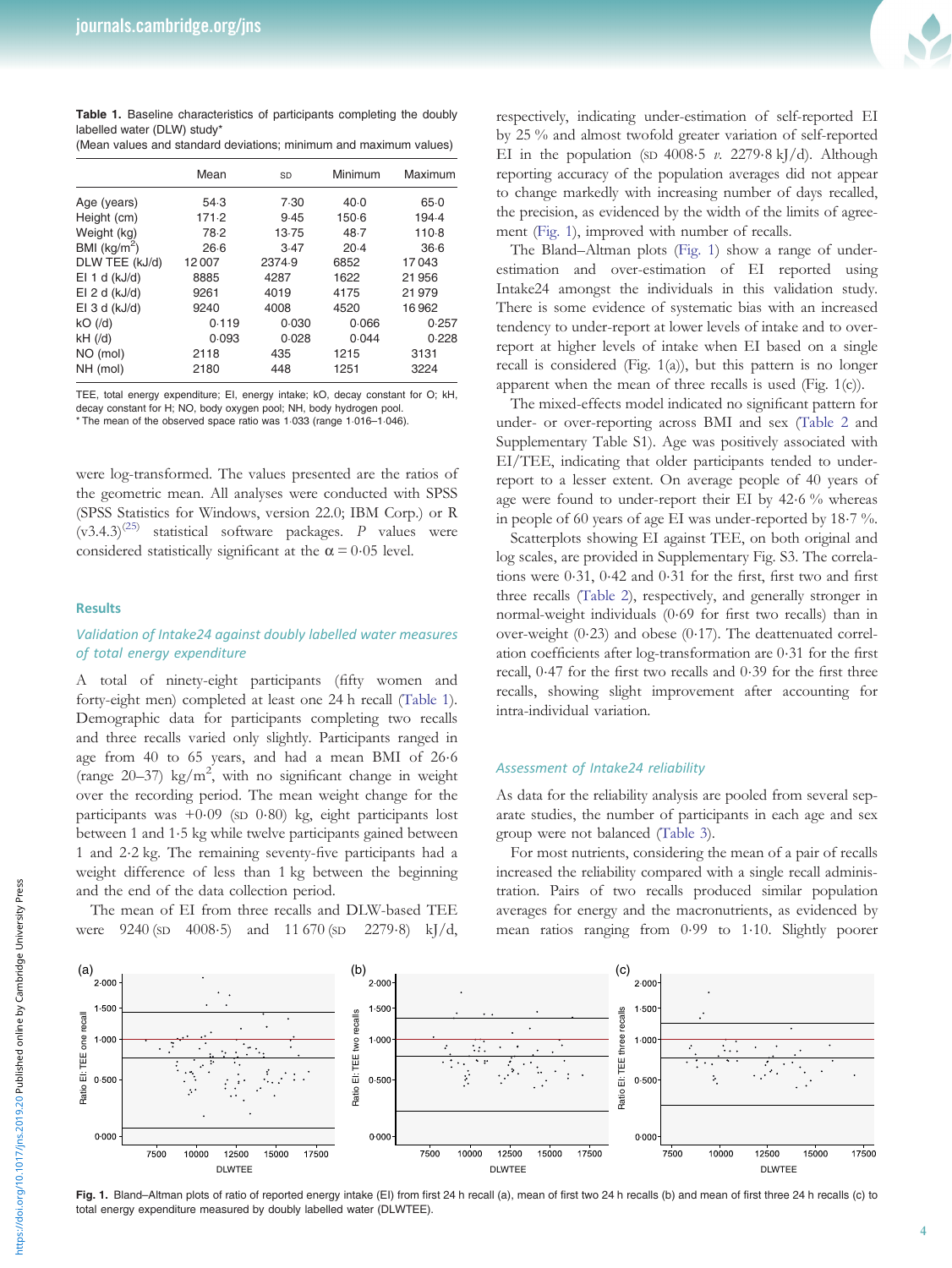

#### <span id="page-4-0"></span>Table 2. Accuracy and precision of energy intakes reported using Intake24 - doubly labelled water study\*

|                              | No. of         |    | Energy intake<br>(kJ/d) |      | TEE (kJ/d) |      | <b>Correlation REI</b> |         | Mean ratiot | Geometric |       | 95 % Limits of<br>agreement‡ |
|------------------------------|----------------|----|-------------------------|------|------------|------|------------------------|---------|-------------|-----------|-------|------------------------------|
|                              | recalls        | n  | Mean                    | SD   | Mean       | SD   | and TEE                | P       | EI:TEE      | mean      | Lower | Upper                        |
| All                          | 1              | 98 | 8885                    | 4287 | 12006      | 2374 | 0.31                   | 0.002   | 0.75        | 0.68      | 0.27  | 1.68                         |
|                              | $\overline{c}$ | 74 | 9261                    | 4019 | 11883      | 2351 | 0.42                   | < 0.001 | 0.78        | 0.74      | 0.39  | 1.41                         |
|                              | 3              | 53 | 9240                    | 4008 | 11670      | 2279 | 0.31                   | 0.025   | 0.75        | 0.72      | 0.40  | 1.28                         |
| Men§                         | 1              | 48 | 9799                    | 4772 | 13629      | 1934 | 0.22                   | 0.14    | 0.72        | 0.64      | 0.23  | 1.81                         |
|                              | $\overline{c}$ | 34 | 10123                   | 4185 | 13586      | 1950 | 0.29                   | 0.10    | 0.80        | 0.76      | 0.39  | 1.46                         |
|                              | 3              | 24 | 10 190                  | 4130 | 13306      | 1877 | 0.19                   | 0.37    | 0.73        | 0.70      | 0.41  | 1.21                         |
| Women                        | 1              | 50 | 8008                    | 3598 | 10450      | 1588 | 0.25                   | 0.082   | 0.77        | 0.72      | 0.34  | 1.52                         |
|                              | $\overline{c}$ | 40 | 8434                    | 3708 | 10435      | 1562 | 0.17                   | 0.30    | 0.76        | 0.73      | 0.38  | 1.37                         |
|                              | 3              | 29 | 8329                    | 3703 | 10317      | 1601 | 0.07                   | 0.71    | 0.77        | 0.73      | 0.39  | 1.36                         |
| BMI < 25 kg/m <sup>2</sup> § | 1              | 35 | 8963                    | 4357 | 10818      | 2273 | 0.36                   | 0.036   | 0.83        | 0.76      | 0.30  | 1.93                         |
|                              | $\overline{2}$ | 31 | 9250                    | 4131 | 10916      | 2171 | 0.69                   | < 0.001 | 0.79        | 0.77      | 0.48  | 1.24                         |
|                              | 3              | 23 | 9267                    | 4144 | 10657      | 1956 | 0.75                   | < 0.001 | 0.77        | 0.76      | 0.50  | 1.15                         |
| BMI 25-30 kg/m <sup>2</sup>  | 1              | 47 | 7942                    | 3174 | 12332      | 2157 | 0.26                   | 0.073   | 0.65        | 0.60      | 0.27  | 1.34                         |
|                              | $\overline{c}$ | 32 | 8697                    | 3638 | 12257      | 2236 | 0.23                   | 0.21    | 0.80        | 0.74      | 0.35  | 1.57                         |
|                              | 3              | 21 | 8717                    | 3631 | 11861      | 2022 | $-0.19$                | 0.42    | 0.78        | 0.73      | 0.36  | 1.49                         |
| BMI > 30 kg/m <sup>2</sup>   |                | 16 | 11487                   | 5911 | 13652      | 1992 | 0.27                   | 0.31    | 0.84        | 0.74      | 0.26  | 2.12                         |
|                              | $\overline{c}$ | 11 | 10944                   | 4602 | 13520      | 2099 | 0.17                   | 0.61    | 0.71        | 0.67      | 0.33  | 1.36                         |
|                              | 3              | 9  | 10721                   | 4618 | 13817      | 2192 | 0.56                   | 0.12    | 0.62        | 0.60      | 0.36  | 1.00                         |
| 40-49 years                  |                | 30 | 8217                    | 4043 | 12 194     | 2326 | 0.15                   | 0.44    | 0.69        | 0.62      | 0.25  | 1.57                         |
|                              | $\overline{2}$ | 23 | 8683                    | 4894 | 12143      | 2271 | 0.27                   | 0.21    | 0.67        | 0.65      | 0.36  | 1.15                         |
|                              | 3              | 15 | 7499                    | 3214 | 11752      | 2247 | 0.54                   | 0.04    | 0.65        | 0.63      | 0.36  | 1.08                         |
| $50 - 59$ years              | 1              | 34 | 8952                    | 4865 | 11977      | 2451 | 0.29                   | 0.10    | 0.75        | 0.67      | 0.26  | 1.73                         |
|                              | 2              | 25 | 9021                    | 5395 | 11767      | 2616 | 0.43                   | 0.03    | 0.74        | 0.70      | 0.38  | 1.29                         |
|                              | 3              | 19 | 7455                    | 1637 | 12026      | 2535 | 0.47                   | 0.04    | 0.67        | 0.66      | 0.44  | 1.00                         |
| $60 - 65$ years              | 1              | 34 | 9410                    | 3913 | 11872      | 2402 | 0.50                   | 0.002   | 0.79        | 0.74      | 0.32  | 1.71                         |
|                              | $\overline{c}$ | 26 | 11 298                  | 5346 | 11764      | 2223 | 0.23                   | 0.26    | 0.92        | 0.88      | 0.48  | 1.59                         |
|                              | 3              | 19 | 10395                   | 4114 | 11 251     | 2083 | 0.05                   | 0.85    | 0.91        | 0.87      | 0.49  | 1.54                         |

TEE, total energy expenditure; REI, reported energy intake; EI, energy intake.

\* Data are nested with respect to number of recalls (first recall results for everyone, first two recall results for everyone with at least two recalls, and so on).

† The ratio is the reported mean daily energy intake divided by the total energy expenditure as measured by doubly labelled water. The ratio equal to 1 would indicate exact agreement; <1, underestimation; and >1, overestimation.

‡ Derived from ±2 SD of log-transformed ratios.

§  $P = 0.11$  for the association of BMI with the ratio of reported EI to TEE;  $P = 0.91$ , sex difference; and  $P = 0.003$ , age.

reliability was seen for non-milk extrinsic sugars (NMES), alcohol and vitamin C. The limits of agreement were wider for those nutrients for which intakes tend to vary more day to day. The very large limits of agreement for alcohol were due to the fact that most recall days did not include any alcohol and most participants drank on only one of the four recall days, if at all [\(Table 4\)](#page-5-0).

Summaries of each nutrient for each age group and for all participants are given in Supplementary Table S2. The columns 'lower' and 'upper' refer to the lower and upper quartiles, respectively, of the corresponding nutrient.

Table 3. Demographics of participants included in the reliability study (data from three studies\*) (Numbers of participants)

| Age group     | Number | Men | Women |
|---------------|--------|-----|-------|
|               |        |     |       |
| $11-16$ years | 87     | 34  | 53    |
| $17-24$ years | 124    | 80  | 44    |
| 25-64 years   | 68     | 31  | 37    |
| 65 years +    | 24     | 18  | 6     |
| Total         | 303    | 163 | 140   |
|               |        |     |       |

\* Test–retest reliability of energy and nutrient intakes was assessed using data from three further UK-based studies where participants aged 11 to 88 years completed Intake24 a minimum of four times, as described in the Methods section.

Supplementary Table S3 shows how agreement varied by age group. The pairs of 24 h recalls gave values within 10 % of each other for energy and macronutrients, with the exception of alcohol where there was an 8 % difference for the 11- to 16-year-old group ranging up to a 76 % difference for the 16- to 24-year-old group.

ICC showed poor to moderate agreement in nutrient intakes. ICC for repeatability of a single recall are lower than for two recalls considered together, indicating large intra-individual variation. For example, for reported EI, ICC for a single recall was 0·347 and this increased to 0·516 when the repeatability of 2 d of recall was considered ([Table 4](#page-5-0)). Alcohol is not included in the ICC analysis due to the large numbers of non-consumers; 86 % of the study population did not consume alcohol during the recording period.

Splitting the data by age group had little influence on the ICC. Supplementary Tables S4 and S5 report the ICC by age group, for a single recall and paired recalls, respectively, according to the model with sex as the only covariate, with 95 % CI, for each nutrient and each age group. ICC show poor to moderate agreement between single recalls for the majority of nutrients, with slight improvement when paired recalls are considered. Repeatability was best in the 65 years and over age group where ICC for intakes of NMES and Fe were moderate to excellent (0·863 and 0·857, respectively)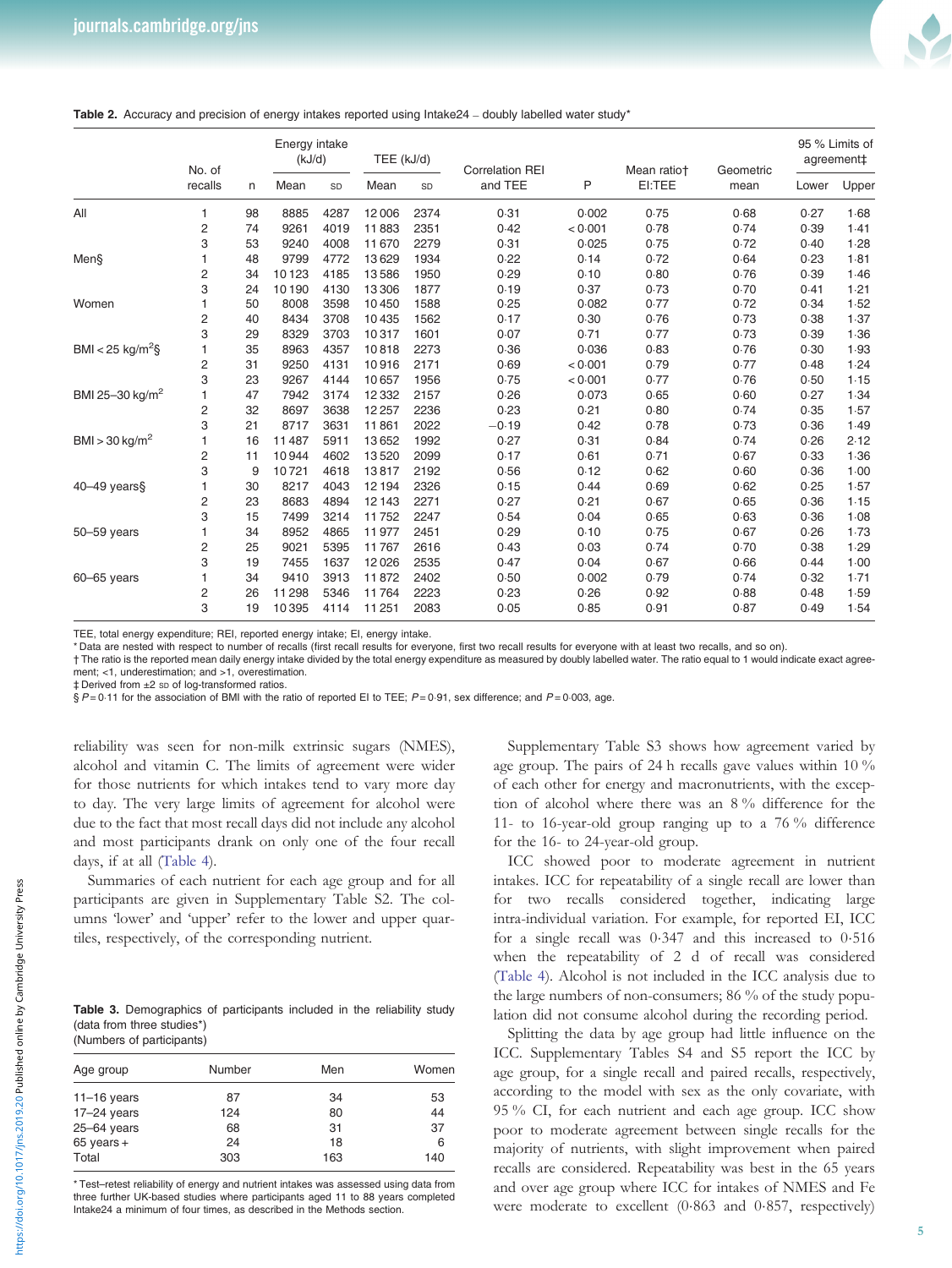|                       |                                 |                                               | Single recalls   |                                              |                              |                                                                                                                                                                                                                                                                                                                   |                           |               |               |                | Paired recalls                                |                                                                         |                                                 |                   |
|-----------------------|---------------------------------|-----------------------------------------------|------------------|----------------------------------------------|------------------------------|-------------------------------------------------------------------------------------------------------------------------------------------------------------------------------------------------------------------------------------------------------------------------------------------------------------------|---------------------------|---------------|---------------|----------------|-----------------------------------------------|-------------------------------------------------------------------------|-------------------------------------------------|-------------------|
|                       |                                 |                                               |                  |                                              | imits of agreement           |                                                                                                                                                                                                                                                                                                                   | Reliability               |               |               |                |                                               | imits of agreement                                                      |                                                 | Reliability†      |
| lutrient              | Mean recall 1                   | Mean recall 2                                 | Mean ratio       | Lower                                        | Jpper                        | ပ္မ                                                                                                                                                                                                                                                                                                               | 95 % CI                   | Mean recall 1 | Mean recall 2 | Mean ratio     | Lower                                         | Upper                                                                   | So                                              | 95 % CI           |
| inergy (kJ)           | 7106                            | 6880                                          |                  |                                              |                              | 0.347                                                                                                                                                                                                                                                                                                             | 0.286, 0.409              |               | 000           |                |                                               |                                                                         | 0.516                                           | 0.428, 0.594      |
| Fat (g)               |                                 |                                               | $\frac{1}{2}$    |                                              | ていのいのの<br>バルスのである<br>トラストラック | 0.339                                                                                                                                                                                                                                                                                                             | 0.399<br>0.279            |               |               |                |                                               |                                                                         | 0.368                                           | 0.267, 0.461      |
| rotein <sub>(g)</sub> |                                 |                                               | $\frac{20}{10}$  |                                              |                              |                                                                                                                                                                                                                                                                                                                   | 0.406<br>0.283,           |               |               |                |                                               |                                                                         |                                                 | 0.614<br>$-454,$  |
| Carbohydrate (g)      |                                 |                                               | $-05$            |                                              |                              |                                                                                                                                                                                                                                                                                                                   | 0.425<br>0.303,           |               |               |                |                                               |                                                                         |                                                 | 0.495, 0.646      |
| Total sugar (g)       | 8<br>8 8 9 7 8 7<br>8 8 9 7 8 7 |                                               | $1.14$<br>$1.05$ |                                              |                              |                                                                                                                                                                                                                                                                                                                   | 0.458<br>0.339,           |               |               |                |                                               |                                                                         |                                                 | 0.662             |
| NMES <sub>(9)</sub>   |                                 |                                               |                  |                                              |                              |                                                                                                                                                                                                                                                                                                                   | 0.487                     |               |               |                |                                               |                                                                         |                                                 | 0.691<br>0.515, ( |
| Alcohol (g)           |                                 | 0 + 0 + 0 0<br>5 0 0 0 0 0 0<br>5 0 0 0 0 0 0 | 0.58             | °.                                           | 561                          |                                                                                                                                                                                                                                                                                                                   | 0.379<br>0.368,<br>0.255, |               |               |                |                                               |                                                                         |                                                 | 0.390, 0.563      |
| Ca (mg)               | 733.5<br>56.3                   | 701.3                                         | $-05$            | $\begin{array}{c}\n0 \\ 0 \\ 0\n\end{array}$ |                              | $\begin{array}{cccc}\n 247 & 247 & 247 \\  258 & 257 & 257 \\  259 & 257 & 257 \\  258 & 257 & 257 \\  259 & 257 & 257 \\  259 & 257 & 257 \\  259 & 257 & 257 \\  259 & 257 & 257 \\  259 & 257 & 257 \\  259 & 257 & 257 \\  259 & 257 & 257 \\  259 & 257 & 257 \\  259 & 257 & 257 \\  259 & 257 & 257 \\  2$ | 0.488<br>0.367,           |               |               | 999597997      | 6<br>6 4 4 6 4 5 6 6 6 7<br>6 9 6 9 6 9 6 9 6 | 8 4 8 6 5 6 7 - 8 6 8<br>8 4 8 9 5 7 - 8 6 8 9<br>8 4 8 9 5 7 - 8 9 8 9 | 995<br>965 967 968<br>965 969 969<br>966 969 96 | 0.518, 0.663      |
| fitamin C (mg)        |                                 | 55.6                                          | ō                |                                              | 3.88<br>19.58                |                                                                                                                                                                                                                                                                                                                   | 0.374<br>0.251,           |               |               |                |                                               |                                                                         |                                                 | 0.561<br>0.386,   |
| Fe (mg)               | $\frac{8}{8}$                   | $\frac{8}{4}$                                 | $-05$            | ς<br>Ο                                       | 3.94                         |                                                                                                                                                                                                                                                                                                                   | 0.409<br>0.286,           | 0.6           |               | $\overline{5}$ |                                               |                                                                         |                                                 | 0.594<br>0.428,   |
|                       |                                 |                                               |                  |                                              |                              |                                                                                                                                                                                                                                                                                                                   |                           |               |               |                |                                               |                                                                         |                                                 |                   |

Table 4. Reliability of reported intakes of total energy and nutrients among participants aged 11 years and over (n 303\* Reliability of reported intakes of total energy and nutrients among participants aged 11 years and over (n 303\*)

https://doi.org/10.1017/jns.2019.20 Published online by Cambridge University Press

https://doi.org/10.1017/jns.2019.20 Published online by Cambridge University Press

\* Test-retest reliability of energy and nutrient intakes was assessed using data from three further UK-based studies where participants aged 11–88 years completed Intake24 a minimum of four times, as described in the Metho \* Test-retest reliability of energy and nutrient intakes was assessed using data from three further UK-based studies where participants aged 11-88 years completed Intake24 a minimum of four times, as described in the Metho CC, intra-class correlation coefficient; NMES, non-milk extrinsic sugars. ICC, intra-class correlation coefficient; NMES, non-milk extrinsic sugars. Reliability was estimated by linear mixed model.

and good to excellent (0 ·526 and 0 ·530, respectively), for paired recalls and single recalls, respectively.

#### **Discussion**

In comparison with TEE measured in a cohort of UK adults aged 40 –65 years, over 10 –14 d using DLW, self-reported EI by Intake24 was underestimated by 25 % on average. The level of under-reporting was similar for men and women but was found to vary signi ficantly with age, with older people tending to under-report to a lesser extent. Comparing the reported EI from a single recall with that from 2 or 3 d of recall, accuracy did not improve markedly with an increased number of days; however, the precision of estimates did improve, particularly with the second recall. Although accuracy of reporting improved with age, the intra-individual variation in underestimation was constant across age groups. There was some evidence of systematic bias, with an increased tendency to under-report at lower levels of intake and to over-report at higher levels of intake, when reported EI from a single recall is considered, but this pattern disappeared when the mean of three recalls was used. This may be indicative of the day-to-day variation in EI and the need to collect data on multiple days.

Under-reporting of habitual EI may be due to underreporting of food intakes during the recording period, undereating during the recording period or a combination of the two. This has been examined using covert observation of individuals recording their food intake where a reduction in EI (under-eating) of  $8\%$  in men and  $3\%$  in women and underreporting of 9 % by men and 12 % by women combined to give an under-estimate of around 15 % of  $EI^{(26)}$  $EI^{(26)}$  $EI^{(26)}$ .

Average levels of under-reporting of total EI using Intake24 were similar to traditional dietary assessment methods implemented in surveys in the UK, the USA and elsewhere. The UK National Diet and Nutrition Survey Rolling Programme collects dietary data using a 4-d estimated weight food diary with interview. EI reported using this method was validated in a sub-sample of the population aged 4 years and over (n 371) against TEE assessed using DLW. EI was underestimated on average across all age groups. The lowest levels of under-reporting were seen in the 4- to 10-year-old group where EI was under-estimated by 22 % on average. For participants aged 16 years and over mean under-estimates of EI ranged from 25 to 36 %<sup>[\(27](#page-8-0))</sup>. Lopes et al.<sup>([28](#page-8-0))</sup> compared EI estimated by three interviewer-administered 24-h dietary recalls with TEE measured by DLW in eighty-three adults aged 20 –60 years in Brazil. They found EI to be under-estimated by 23 % in men and by 40 % in women. A pooled analysis of five validation studies comparing 24-h dietary recalls with TEE measured by DLW found EI to be under-reported by 15 % on average, ranging from an under-estimate of 28 to  $6\%$  for individual studies<sup>([29](#page-8-0))</sup>. Few studies have reported the validity of EI assessed using online dietary systems against DLW-measured TEE. Reported EI based on six 24-h recalls completed using the web-based system DietDay was validated against DLW in 233 adults aged 21 –69 years and EI was found to be under-reported by 10% on average<sup>([30\)](#page-8-0)</sup>. Comparison of a

<span id="page-5-0"></span> $\mathbf{I}$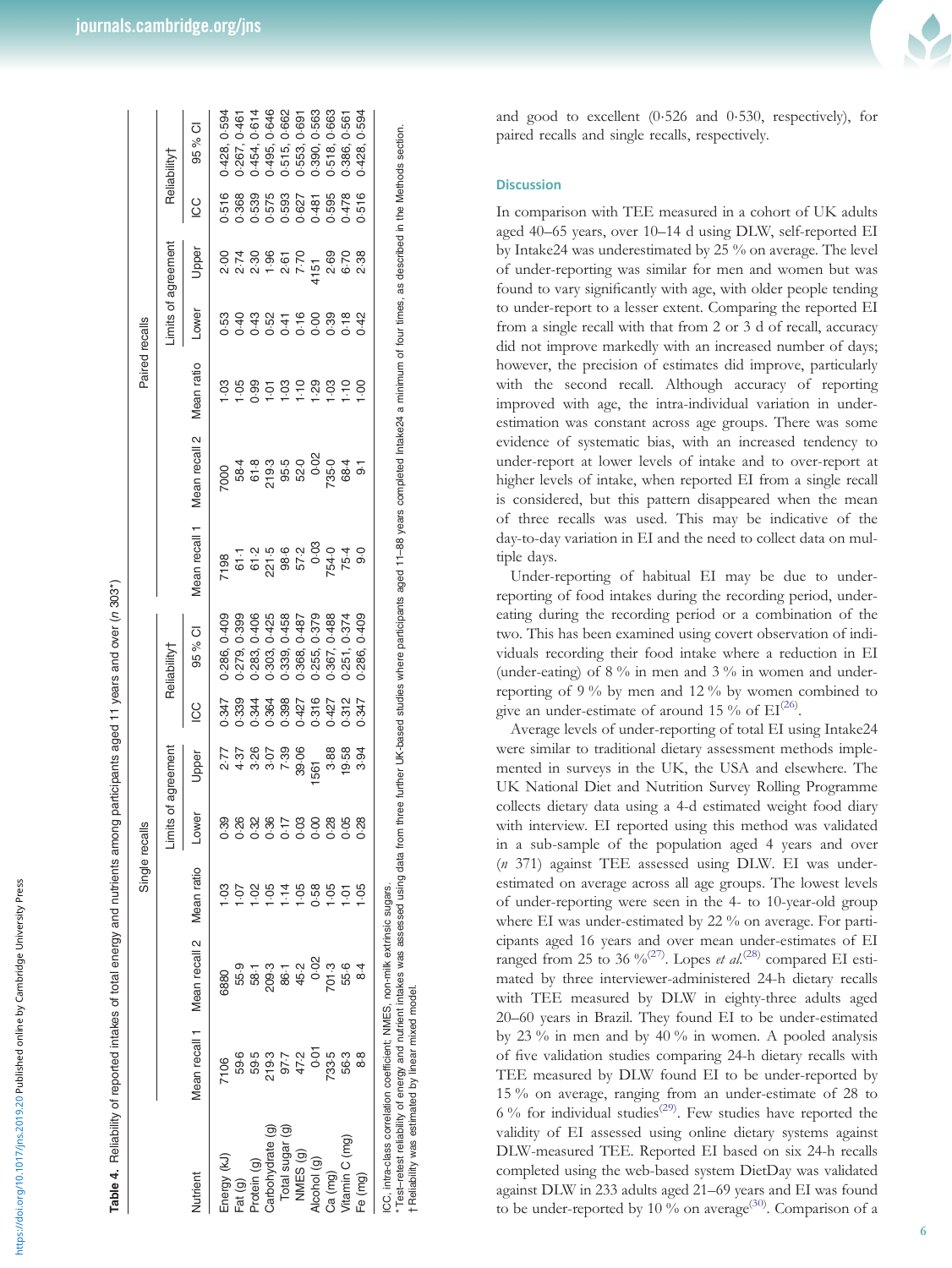4-d web-based food record with DLW-measured TEE in forty middle-aged adults in Sweden found that men under-reported EI by 24 % on average whereas women under-reported by 16  $\%^{(31)}$  $\%^{(31)}$  $\%^{(31)}$ . EI reported using the online dietary recall system ASA24®[\(5](#page-7-0)) was compared against DLW-measured TEE in older adults (mean age 62 years for women and 64 years for men)<sup>[\(32](#page-8-0))</sup>. The average under-estimation of EI was 17 % in men (n 485) and 15 % in women (n 472), comparable with the 18·7 % under-estimation in our sample of 60-year-olds. Validation of EI against TEE using DLW assumes that participants are in energy balance. TEE is measured over a relatively short period, often 10–14 d and the weight change from a 500 kcal/d (2092 kJ/d) deficit over this period would only be around 500 g. Given the proportion of the population who are over-weight or obese, many participants may be making efforts to reduce their EI. Therefore, an EI:TEE ratio lower than 1·0 could represent accurate EI estimates to some extent.

In a study of 627 adults aged 50–70 years the reproducibility of a single dietary recall reported using ASA24® was low, with ICC for energy and protein of  $0.28$  and  $0.25$ , respectively<sup>[\(33](#page-8-0))</sup>, slightly lower than the repeatability of a single recall using Intake24 (0·347 and 0·344). This difference may be due to the longer time between recalls in the ASA24® study where recalls were repeated at 3-month intervals.

Assessing the reliability of measures of EI and nutrients via repeated 24-h recalls is complicated by the genuine day-to-day variation in individual food intakes. A way to address this is to collapse results of multiple recalls into pairs and test their reliability. Results of the Bland–Altman analysis showed good agreement between recalls 1 and 2 and recalls 3 and 4 for energy and macronutrients, but greater variability for alcohol and NMES. This may reflect greater day-to-day variability in intake of these nutrients, indicating that more than two recalls are required for accurate estimation of usual intakes for some nutri-ents<sup>[\(34\)](#page-8-0)</sup>. Better reliability of intakes reported using Intake24 was observed in men and those aged 64 years and over, possibly suggesting less day-to-day variability in these individuals' diets.

#### Study limitations and strengths

We have conducted a detailed analysis of misreporting of EI including how this varies by age, sex and BMI; however, the findings are not generalisable to people of ethnic minority groups, or from different socio-economic backgrounds, for whom the extent of misreporting may differ. Although the sample size for the DLW validation of Intake24 is relatively large for such studies, there was no consistency in the range of week and weekend days for which participants completed their recalls. The small number of days recalled is also a limitation but may reflect common choices in study designs. Energy expenditure was assessed over a 10–14 d period; for logistic reasons participants were free to choose the days to complete Intake24 and so may have avoided completing recalls on days they considered their intake to be unhealthy or too complicated to report, which would be likely to be days that EI was high.

TEE estimated using DLW requires a number of assumptions and inferences. These include that the individual is



weight stable and that the levels of background isotope intake remain constant<sup>([35,36\)](#page-8-0)</sup>. In this study, two pre-dose samples were taken which will reduce the associated error assigned to the variation in natural abundance<sup>([36\)](#page-8-0)</sup>. Furthermore, as DLW only measures  $CO<sub>2</sub>$  production and not directly  $O<sub>2</sub>$  consumption, some knowledge of the energy equivalent of  $CO<sub>2</sub>$  is needed for TEE estimation. This can be highly variable and macronutrient dependent. In the absence of a measurement of the respiratory quotient (RQ) which allows determining macronutrient oxidation, RQ was assumed to be 0·85, it being the average RQ of a standard Western diet. The RQ based on the dietary intake reported by our participants was 0·849 on average (SD 0·021) and given the known issues with under-reporting of food intakes rather than make any assumptions around the nutritional composition of 'missing foods' the fixed RQ was used. In total, the error associated with our calculations  $(2.04 \pm 0.76 \%)$  is well within the 2–8% error deemed acceptable using the DLW method<sup>([37\)](#page-8-0)</sup>.

Assessment of the repeatability of any short-term measure of dietary intake is complicated by the true day-to-day variation in individual intake. In our study we did not directly determine how much of the variation would be due to measurement error or true variability of food intakes. What the reliability results do indicate is the degree to which 2 d of recall is sufficient to obtain an estimate of habitual intake for a particular nutrient. At the population level, reported intakes of energy and macronutrients from one pair of non-consecutive 24 h recalls were within 10 % of those reported in a further pair of recalls completed by the same individual. At the individual level, however, there is much greater variation as evidenced by the wide limits of agreement and low ICC. However, week and weekend days were not balanced across the recall pairs, and therefore reliability estimates may be slightly attenuated for this reason. The repeatability analysis is conducted on pooled data from three studies that covered different age groups; while this is a strength in terms of generalisability of results, this also increases between-individual variation by which pooled ICC may be overestimated.

#### **Conclusions**

Under-reporting of EI is a consistent finding when using dietary assessment methods which rely on self-reports of food and drink intake. We report that EI reported using Intake24 were under-estimated by around 25 % compared with TEE and were only weakly correlated.

From the reliability study, our findings indicate that 2 d of recalls using Intake24 are sufficient for the assessment of habitual intake of energy and macronutrients at the group level. More days are likely to be required for food components where day-to-day variation is greater, especially alcohol. The underestimation of EI using Intake24 is comparable with more intensive methods of data collection such as interviewer-led 24 h recalls or estimated food diaries. As data are collected remotely, without the need for trained interviewers, and participants can complete recalls at a time convenient for them, the system offers a reduced cost and burden alternative for collecting dietary intake information. Future work should focus on whether the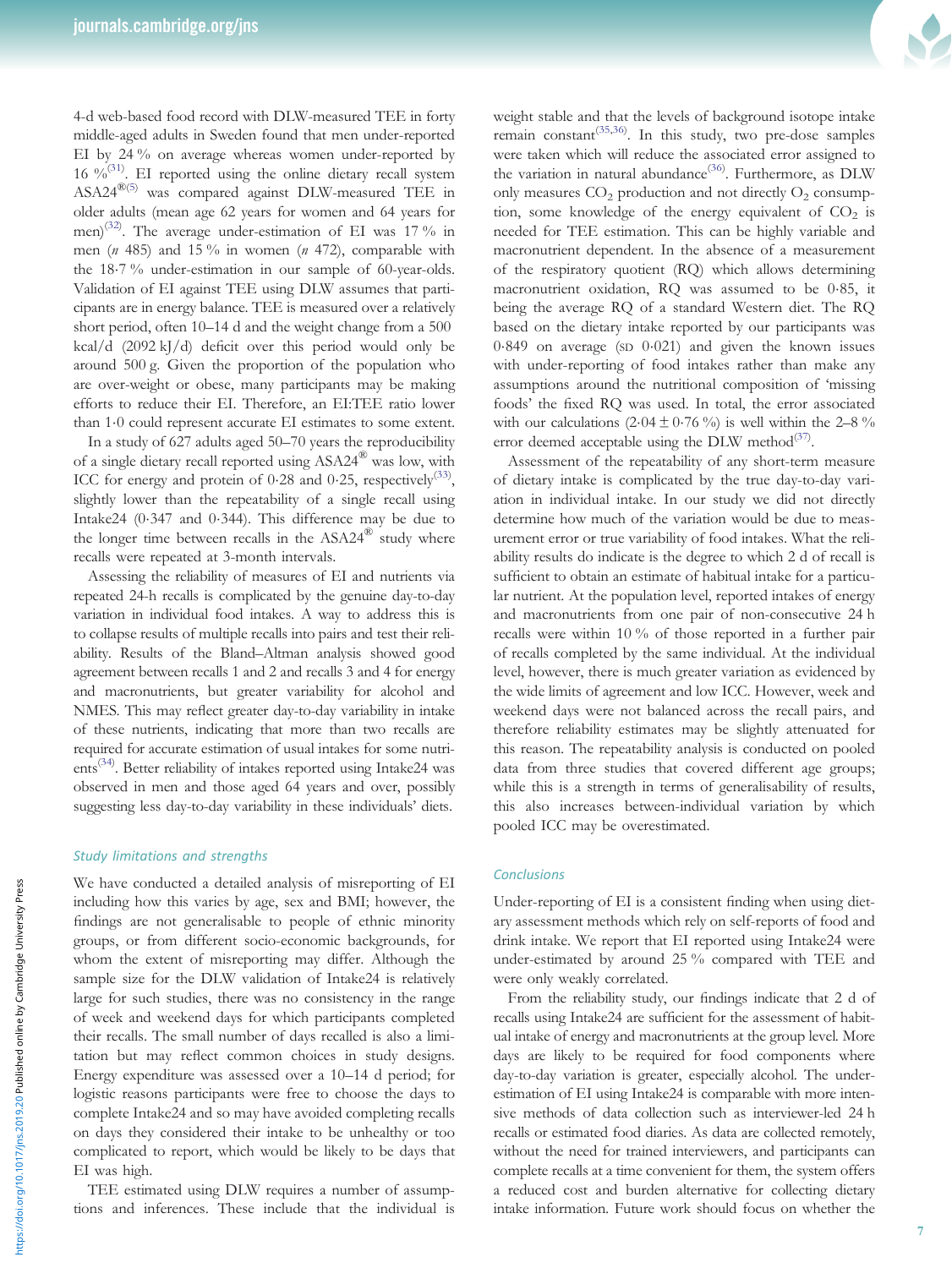<span id="page-7-0"></span>validity of self-reported methods such as Intake24 can be improved by combining these with image capture-based meth-ods<sup>[\(38](#page-8-0)-[40](#page-8-0))</sup> and/or mathematical modelling<sup>[\(41](#page-8-0),[42\)](#page-8-0)</sup>.

#### Supplementary material

The supplementary material for this article can be found at [https://doi.org/10.1017/jns.2019.20.](https://doi.org/10.1017/jns.2019.20)

#### Acknowledgements

We would like to thank Lewis Griffiths, Nicola Kimber, Eoin McNamara, Katie Palmer and Richard Salisbury (MRC Epidemiology Unit, Cambridge) for their contributions to the recruitment and data collection for the DLW validation study. We also thank the co-ordinators, principal investigators and operational teams working on the Fenland Study. From the MRC Elsie Widdowson Laboratory, Cambridge, Polly Page and Toni Steer are acknowledged for their input and advice regarding the National Diet and Nutrition Survey, and Priya Singh, Elise Orford and Kevin Donkers (MRC Elsie Widdowson Laboratory, Cambridge) are acknowledged for their help with isotope dose preparation and urine sample enrichment analysis for the DLW validation study. Eimear Duffy conducted all aspects of survey 2 included in the reliability analysis. Shanna Christie and ScotCen conducted the recruitment for survey 3 and Lorraine Murray and IPSOS-MORI conducted the recruitment for survey 1 included in the reliability analysis. Our sincere thanks also go to the volunteers who participated in each study.

UK Medical Research Council support is acknowledged by S. B., S. E. H. and K. L. W. (MC UU 12015/3), by F. I. and N. G. F. (MC UU 12015/5), N. W. (MC UU 12015/1) and M. C. V. (MC U105960384). S. B., K. L. W., N. G. F. and N. W. also acknowledge National Institute for Health Research (NIHR) Biomedical Research Centre Cambridge: Nutrition, Diet, and Lifestyle Research Theme (IS-BRC-1215-20014). A. J. A. is funded by NIHR as an NIHR Research Professor and is a member of FUSE. Cost of isotope work was part funded by a grant from MedImmune Ltd to S. B., part funded by Newcastle University. Food Standards Scotland (previously Food Standards Agency Scotland) funded study 1 and study 3 which are included in the reliability analysis.

E. F., F. I., S. E. H., K. L. W., P. O., N. W., N. G. F. and S. B. designed the research; E. F., S. E. H., K. L. W., M. C. V., M. K. R., J. C. B., E. L. S. and N. G. F. conducted the research; I. P. and T. O. developed the Intake24 system; S. E. H. provided essential reagents and materials; E. F., M. C. V., M. K. R., J. C. B. and E. L. S. analysed data; E. F., C. L., F. I. and S. B. designed the statistical analysis; E. F. and C. L. performed statistical. analysis; E. F., C. L., F. I., S. E. H., K. L. W., M. C. V., M. K. R., J. C. B., E. L. S., A. J. A., P. O., N. W., N. G. F. and S. B. wrote the paper; E. F. and S. B. had primary responsibility for final content; all authors read and approved the final manuscript.

There are no conflicts of interest.

#### **References**

- 1. Black AE (1996) Under-reporting of energy intake at all levels of energy expenditure: evidence from doubly labelled water studies. Proc Nutr Soc 56, 121A.
- 2. Goris AHC, Westerterp-Plantenga MS & Westerterp KR (2000) Undereating and underrecording of habitual food intake in obese men: selective underreporting of fat intake. Am J Clin Nutr 71, 130–134.
- 3. Livingstone MBE, Prentice AM, Strain JJ, et al. (1990) Accuracy of weighed dietary records in studies of diet and health. Br Med J 300, 708–712.
- 4. Albar SA, Alwan NA, Evans CE, et al. (2016) Agreement between an online dietary assessment tool (myfood24) and an intervieweradministered 24-h dietary recall in British adolescents aged 11–18 years. *Br J Nutr* 115, 1678–1686.
- Subar AF, Kirkpatrick SI, Mittl B, et al. (2012) The Automated Self-Administered 24-hour dietary recall (ASA24): a resource for researchers, clinicians, and educators from the National Cancer Institute. J Acad Nutr Diet 112, 1134–1137.
- Touvier M, Kesse-Guyot E, Mejean C, et al. (2011) Comparison between an interactive web-based self-administered 24 h dietary record and an interview by a dietitian for large-scale epidemiological studies. Br J Nutr 105, 1055-1064.
- 7. Liu B, Young H, Crowe FL, et al. (2011) Development and evaluation of the Oxford WebQ, a low-cost, web-based method for assessment of previous 24 h dietary intakes in large-scale prospective studies. Public Health Nutr 14, 1998-2005.
- 8. Rowland MK, Adamson AJ, Poliakov I, et al. (2018) Field testing of the use of Intake24 – an online 24-hour dietary recall system. Nutrients 10, E1690.
- Raper N, Perloff B, Ingwersen L, et al. (2004) An overview of USDA's dietary intake data system. J Food Compos Anal 17, 545-555.
- 10. Roe M, Pinchen H, Church S, et al. (2015) McCance and Widdowson's The Composition of Foods seventh summary edition and updated composition of foods integrated dataset. Nutr Bull 40, 36-39.
- 11. Foster E, Hawkins A, Barton KL, et al. (2017) Development of food photographs for use with children aged 18 months to 16 years: comparison against weighed food diaries – The Young Person's Food Atlas (UK). PLOS ONE 12, e0169084.
- 12. Foster E, Matthews JN, Lloyd J, et al. (2008) Children's estimates of food portion size: the development and evaluation of three portion size assessment tools for use with children. Br J Nutr 99, 175-184.
- Simpson E, Bradley J, Poliakov I, et al. (2017) Iterative development of an online dietary recall tool: INTAKE24. Nutrients 9, E118.
- 14. Bradley J, Simpson E, Poliakov I, et al. (2016) Comparison of INTAKE24 (an online 24-h dietary recall tool) with interviewer-led 24-h recall in 11-24 year-old. Nutrients 8, E358.
- 15. Lifson N, Gordon GB & McClintock R (1955) Measurement of total carbon dioxide production by means of  $D_2O^{18}$ . J Appl Physiol 7, 704–710.
- 16. Schoeller DA & Van Santen E (1982) Measurement of energy expenditure in humans by doubly labeled water method. J Appl Physiol 53, 955-959.
- 17. Livingstone MB, Prentice AM, Coward WA, et al. (1992) Validation of estimates of energy intake by weighed dietary record and diet history in children and adolescents.  $Am J$  Clin Nutr 56, 29-35.
- 18. Black AE (2000) Critical evaluation of energy intake using the Goldberg cut-off for energy intake: basal metabolic rate. A practical guide to its calculation, use and limitations. Int J Obes 24, 1119–1130.
- 19. O'Connor L, Brage S, Griffin SJ, et al. (2015) The cross-sectional association between snacking behaviour and measures of adiposity: The Fenland Study, UK. Br J Nutr 114, 1286-1293.
- 20. Bland JM & Altman DG (1986) Statistical methods for assessing agreement between two methods of clinical measurement. Lancet i, 307–310.